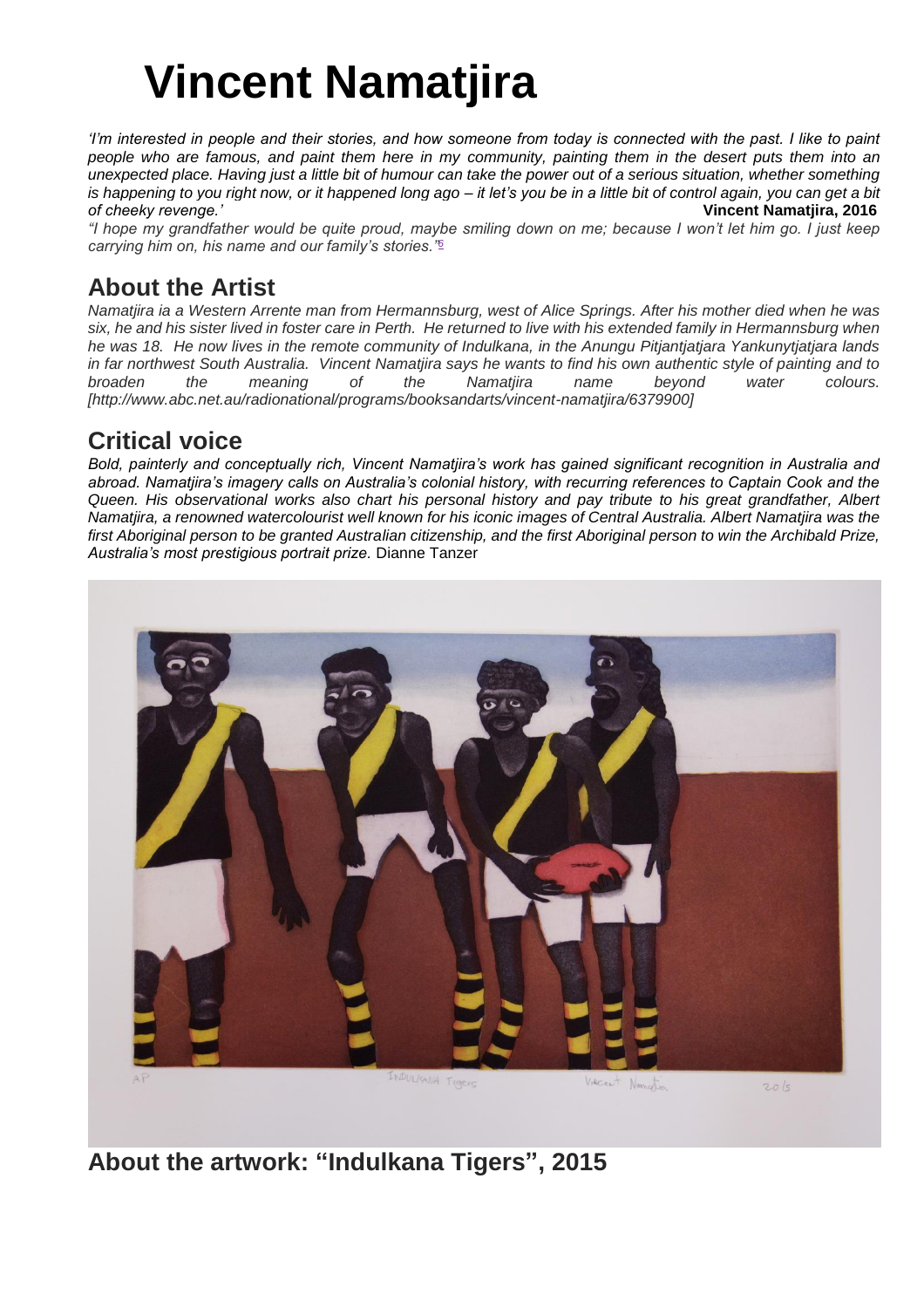## **Other relevant works**

*"Albert Namatjira receiving coronation medal by Her Majesty", 2014, Acrylic on Canvas*

*"Albert Namatjira Becoming an Australian Citizen", 2014, Acrylic on Canvas*

*"Albert and Vincentt", 2015, Acrylic on Canvas*

*"Declaration", 2014, Acrylic on Canvas*

*"The Queen and me", 2016, Acrylic on Canvas, acquired by the British Museum*